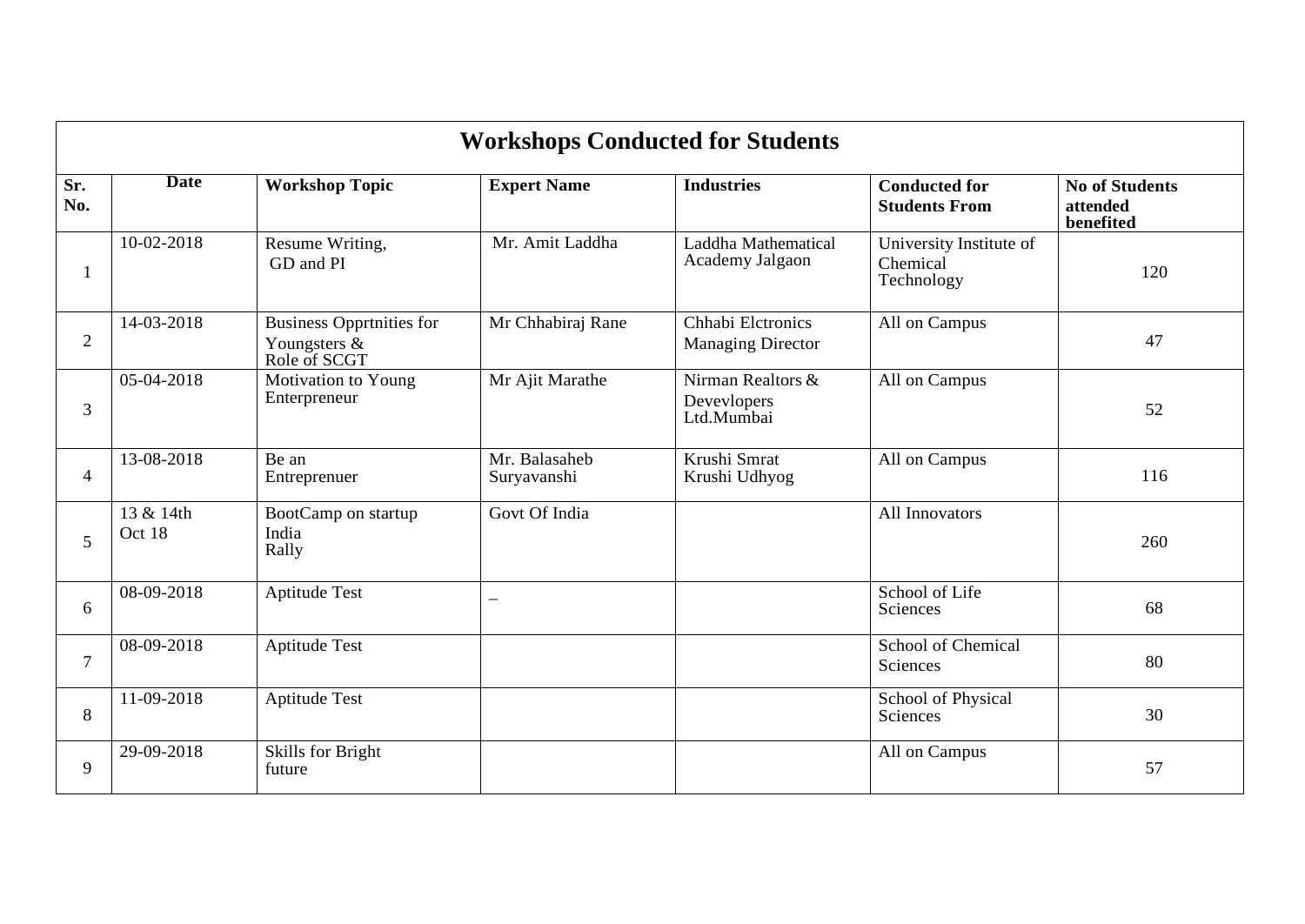| 10 | 12-01-2019 | <b>Emerging Trends, Disrutive</b><br>Technologies &<br>Soft skills | Mr Prasad Adavadkar   | AuraApps Consulting,<br>Pune                 | Computer Science &<br>Management                             | 167 |
|----|------------|--------------------------------------------------------------------|-----------------------|----------------------------------------------|--------------------------------------------------------------|-----|
| 11 | 15-01-2019 | At Personality<br>Development                                      | Dr. R. J. Sardar      | Prof. School of<br><b>Management Studies</b> | University Institute of<br><b>Chemical Technology</b>        | 71  |
| 12 | 20-02-2019 | Let's Crack Interviews / GATE<br>Lecture by alumnus                | Mr Gokul Mahajan      | Gexcon India Pvt.Ltd.<br>Mumbai              | University Institute of<br>Chemical<br>Technology            | 90  |
| 13 | 07-03-2019 | Guest lecture on Lets Come<br>and<br>Earn Money                    | Mr Bharatdada Amalkar | <b>Beeta Constuction</b><br>Director Jalgaon | University Institute of<br>Chemical<br>Technology            | 94  |
| 14 | 10-10-2019 | How to Face Interview                                              | Dr. R. J. Sardar      | Prof. School of<br>Management<br>Studies     | School of Life<br>Sciences                                   | 68  |
| 15 | 03-03-2020 | Advance techniques in<br>Pharmaceutical                            | Mr Sunil Marathe      | sakar healthcare<br>Ahmedabad                | School of Life<br>Sciences<br>School of Chemical<br>Sciences | 110 |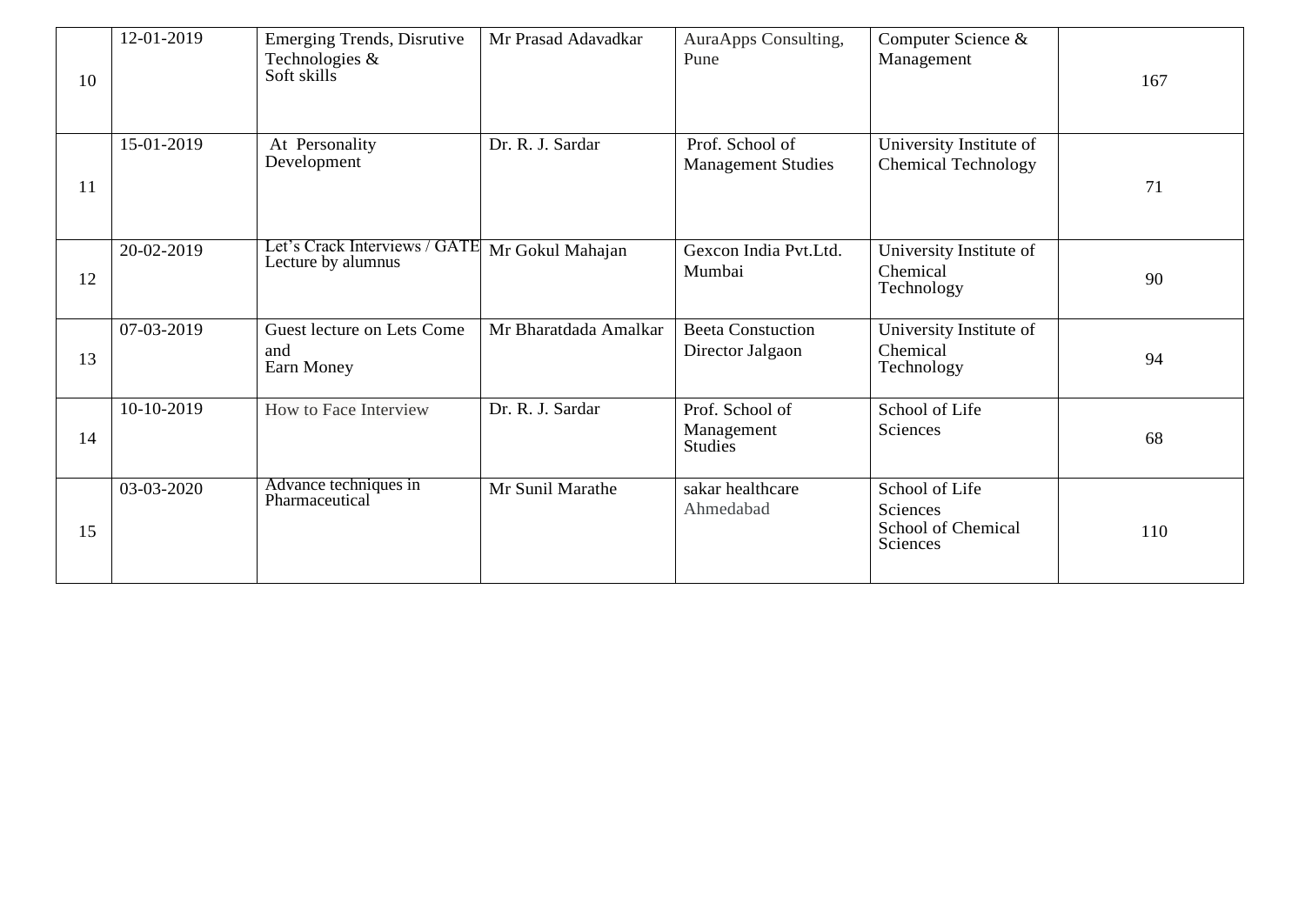### **Mentoring Activities on NMU Campus**

| Sr.No          | <b>School / Institute</b>                       | <b>Name of Mentor</b>   | <b>Date of Program</b> | <b>Topic</b>                                 | No.<br>of       | <b>Total</b>    |
|----------------|-------------------------------------------------|-------------------------|------------------------|----------------------------------------------|-----------------|-----------------|
|                |                                                 |                         |                        |                                              | sessions        | <b>Students</b> |
| $\mathbf{1}$   | School of Arts & Humanities                     | Mr. Sandip Kedar        | Jan 06, 2015           | Time & Stress Management                     | 01              | 30              |
|                | Dept. of Mass Comm. & Journalism                |                         |                        |                                              |                 |                 |
| $\overline{2}$ | School of Chemical Sciences                     | Mr. Sandip Kedar        | Jan 09, 2015           | Time & Stress Management                     | 01              | 44              |
| $\overline{3}$ | <b>School of Mathematical Sciences</b>          | Mr. Naval Kishore Rathi | Jan 14, 2015           | Career Guidance & Inspirational              | $\overline{01}$ | 60              |
|                |                                                 |                         |                        | Lecture                                      |                 |                 |
| $\overline{4}$ | <b>School of Mathematical Sciences</b>          | Dr. Ramesh Sardar       | Jan 15,2015            | <b>Communication Skills : Introduction-</b>  | 01              | 62              |
|                |                                                 |                         |                        | Interview Techniques & Group                 |                 |                 |
|                |                                                 |                         |                        | Discussion                                   |                 |                 |
| $\overline{5}$ | School of Physical Sciences                     |                         | Jan 16, 2015           | <b>Analytical Skills: Solving Analytical</b> | 02              | 59              |
|                | Dept. of Electronics                            | Dr. Kishor Pawar        |                        | <b>Questions</b>                             |                 |                 |
|                |                                                 |                         |                        | Personality through theater art              |                 |                 |
| $\overline{6}$ | School of Physical Sciences                     | Dr. Kishor Pawar        | Jan 17, 2015           | <b>Analytical Skills: Solving Analytical</b> | 01              | 55              |
|                |                                                 |                         |                        | <b>Questions</b>                             |                 |                 |
| $\tau$         | Dept. of Physics<br>School of Chemical Sciences | Dr. Kishor Pawar        | Jan 16, 2015           | <b>Analytical Skills: Solving Analytical</b> | 01              | $-$             |
|                |                                                 |                         |                        | <b>Questions</b>                             |                 |                 |
| $\overline{8}$ | <b>UICT</b>                                     | Dr. Kishor Pawar        | Jan 17, 2015           | <b>Analytical Skills: Solving Analytical</b> | 01              | $- -$           |
|                |                                                 |                         |                        | <b>Ouestions</b>                             |                 |                 |
| $\overline{9}$ | School of Management Studies                    | Dr. Ramesh Sardar       | Jan 19, 2015           | <b>Communication Skills : Introduction-</b>  | 01              | 35              |
|                | <b>BBA</b>                                      |                         |                        | Interview Techniques & GD                    |                 |                 |
| 10             | <b>School of Mathematical Studies</b>           |                         | Jan 20, 2015           | Communication Skills : Introduction-         | 02              | 55              |
|                | Dept. of Statistics                             | Dr. Ramesh Sardar       |                        | Interview Techniques & GD                    |                 |                 |
|                |                                                 |                         |                        | <b>Personality Development</b>               |                 |                 |
| 11             | School of Arts & Humanities                     | Mr. Sandip Kedar        | Jan 21, 2015           | <b>Resume Writing Techniques</b>             | 01              | 30              |
|                | Dept. of Mass Comm. & Journalism                |                         |                        |                                              |                 |                 |
| 12             | University Institute of Chemical                | Mr. Niwruti Gajbhare    | Jan 25, 2015           | <b>Communication Skills</b>                  | 01              | 54              |
|                | Technology                                      |                         |                        |                                              |                 |                 |
| 13             | University Institute of Chemical                | Mr. Niwruti Gajbhare    | Jan 30, 2015           | <b>Effective Resume Writing</b>              | 01              | 45              |
|                | Technology                                      |                         |                        |                                              |                 |                 |
| 14             | University Institute of Chemical                | Mr. Niwruti Gajbhare    | Feb 09, 2015           | <b>Business Etiquettes</b>                   | 01              | 34              |
|                | Technology                                      |                         |                        |                                              |                 |                 |
| 15             | University Institute of Chemical                | Mr. Niwruti Gajbhare    | Feb 11, 2015           | <b>Group Discussion Techniques</b>           | 01              | 40              |
|                | Technology                                      |                         |                        |                                              |                 |                 |
| 16             | University Institute of Chemical                | Dr.Ujwal D.Patil        | Mar, 2015              | <b>Resume Writing Techniques</b>             | 01              | 59              |
|                | Technology                                      |                         |                        |                                              |                 |                 |
| 17             | University Institute of Chemical                | Dr. Jitendra Narkhede   | Mar, 2015              | <b>Communication Skills</b>                  | 01              | 61              |
|                | Technology                                      |                         |                        |                                              |                 |                 |
|                |                                                 |                         |                        | Total(A)                                     | $\overline{19}$ | 703             |
|                |                                                 |                         |                        |                                              |                 |                 |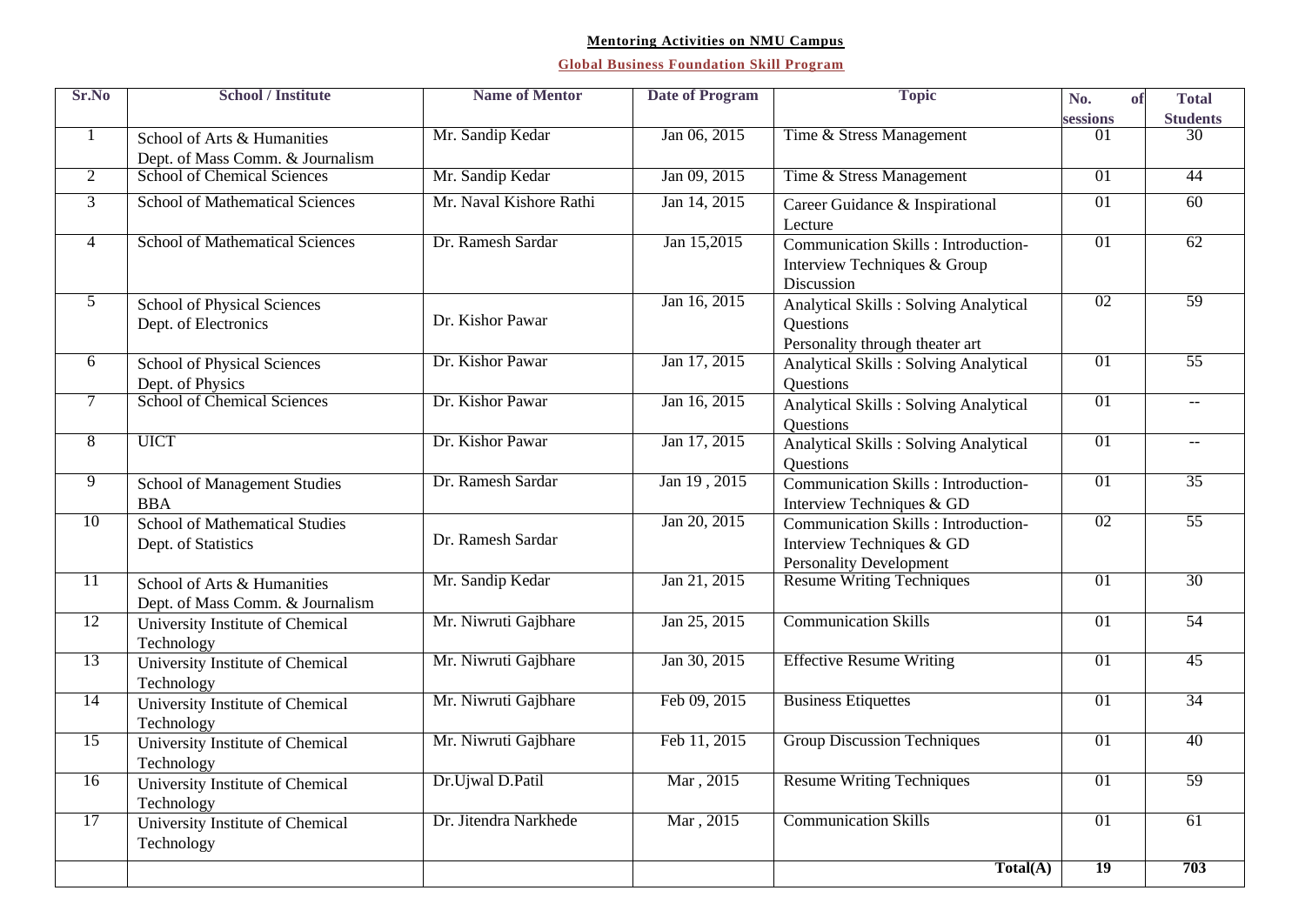#### **Mentoring Activities on NMU Campus**

| Sr.No          | <b>School / Institute</b>              | <b>Name of Mentor</b>                                                                                                    | <b>Date of Program</b> | <b>Topic</b>                                                                                                                                                    | <b>No. of sessions</b> | <b>Total Students</b> |
|----------------|----------------------------------------|--------------------------------------------------------------------------------------------------------------------------|------------------------|-----------------------------------------------------------------------------------------------------------------------------------------------------------------|------------------------|-----------------------|
| 1              | School of Social Sciences              | Mr. Vijay Aaher<br>Mr. SandipKedar<br>Mr. UmeshGogadiya<br>Mr. TusharRaisingh                                            | 12/08/2015             | Time Management<br><b>Basic Etiquettes</b><br><b>Resume Writing</b><br>Group Discussion & Personal Interview                                                    | 02                     | 79                    |
| 3              | School of Mathematical<br>Sciences     | Mr. Vijay Aaher<br>Mr. Sandip A. Kedar<br>Prof. Kishor F. Pawar                                                          | 13/08/2015             | Time Management                                                                                                                                                 | 01                     | 61                    |
| $\overline{4}$ | School of Life Sciences                | Mr. Vijay Aaher<br>Mr. Sandip A. Kedar<br>Prof. Kishor F. Pawar                                                          | 22/08/2015             | <b>Time Management</b>                                                                                                                                          | 01                     | 57                    |
| 2              | School of Social Sciences              | Mr. Vijay Aaher<br>Mr. TusharRaisingh<br>Mr. UmeshGogadiya<br>Mr. SandipKedar<br>Mr. UmeshGogadiya<br>Mr. TusharRaisingh | 24/08/2015             | Introduction of Soft Skill<br>Basic Etiquettes & Related Activities<br><b>Time Management</b><br><b>Resume Writing</b><br>Group Discussion & Personal Interview | 02                     | 46                    |
| 5              | School of environment<br>Sciences      | Mr. Vijay Aaher<br>Mr. Sandip A. Kedar<br>Prof. Kishor F. Pawar                                                          | 25/08/2015             | <b>Time Management</b>                                                                                                                                          | 01                     | 76                    |
| 8              | School of Management<br><b>Studies</b> | Prof. Ramesh Sardar                                                                                                      | 26/08/2015             | Group Discussion<br>Personal Interview                                                                                                                          | 01<br>01               | 55                    |
| 6              | School of Chemical<br>Sciences         | Mr. Vijay Aaher<br>Mr. Sandip A. Kedar<br>Prof. Kishor F. Pawar                                                          | 27/09/2015             | Time Management                                                                                                                                                 | 01                     | 60                    |
| 7              | School of Chemical<br>Sciences         | Mr. Vijay Aaher<br>Mr. Sandip A. Kedar<br>Prof. Kishor F. Pawar                                                          | 01/09/2015             | Time Management                                                                                                                                                 | 01                     | 92                    |
|                |                                        |                                                                                                                          |                        |                                                                                                                                                                 |                        |                       |
|                |                                        |                                                                                                                          |                        | $Total(A)$ :-                                                                                                                                                   | 16                     | 526                   |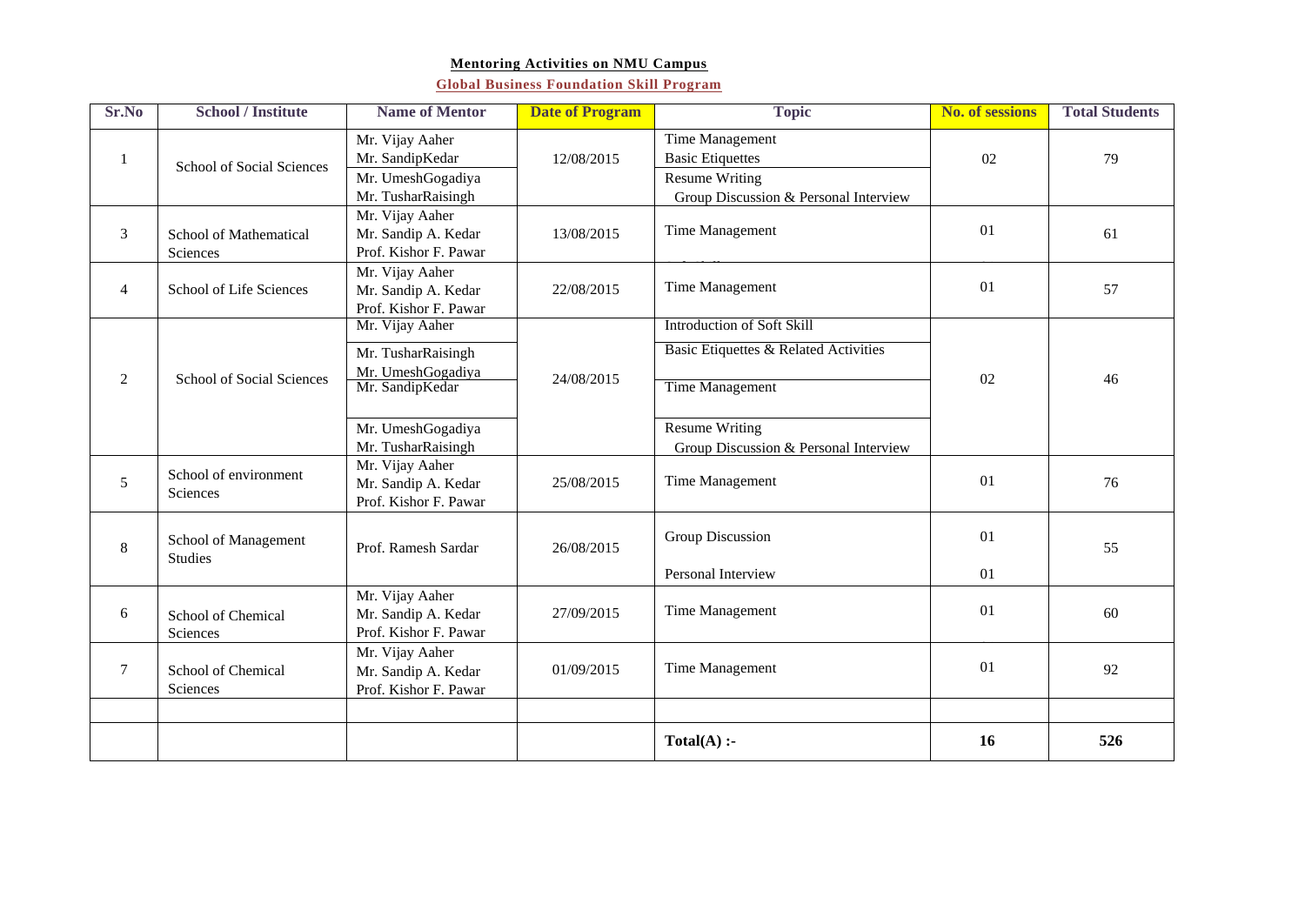# **Mentoring Activities at Affiliated Colleges**

| Sr.No          | <b>Affiliated College</b>                                             | <b>Name of Mentor</b>               | Date of            | <b>Tonic</b>                                                                                                | No.             | <b>Total</b><br>of |
|----------------|-----------------------------------------------------------------------|-------------------------------------|--------------------|-------------------------------------------------------------------------------------------------------------|-----------------|--------------------|
|                |                                                                       |                                     | Program            |                                                                                                             | sessions        | <b>Students</b>    |
| $\mathbf{1}$   | Bendale College, Jalgaon                                              | Mrs. Sheela Rajput                  | Jan, 2015          | <b>Resume Writing Techniques</b>                                                                            | $\overline{01}$ | 150                |
| $\overline{2}$ | Z.P.College, Dhule                                                    | Mr. Avinash Karvandikar             | Jan, 2015          | <b>Communication Skills</b>                                                                                 | 01              | 49                 |
| $\overline{3}$ | P.O.Nahata College, Bhusawal                                          | Mr. G.R. Wani                       | Jan 28, 2015       | <b>Aptitude Test Skills</b>                                                                                 | 01              | 91                 |
| $\overline{4}$ | Akalkuwa ,Nandurbar                                                   | Mr. Siraj Shaikh                    | Oct 3, 2014        | <b>Personality Development</b>                                                                              | $ 01\rangle$    | 45                 |
| $\overline{5}$ | Akalkuwa ,Nandurbar                                                   | Mr. Siraj Shaikh                    | Jan 12, 2015       | Communication & Aptitude<br><b>Test Skills</b>                                                              | $\overline{01}$ | 53                 |
| 6              | B.P.Arts S.M.A Science and K.K.C<br>Commerce College, Chalisgaon      | Dr. A.B.Sawarkar                    | Jan 17, 2015       | <b>Aptitude Test Skills</b>                                                                                 | $ 01\rangle$    | 83                 |
| $\overline{7}$ | R.C.Patel Arts Commerce &<br>Science College, Shirpur                 | Dr. K.R.Patil                       | Jan 01, 2015       | <b>Communication Skills</b>                                                                                 | $\overline{01}$ | 125                |
| $\overline{8}$ | R.C.Patel Arts Commerce &<br>Science College, Shirpur                 | Dr. K.R.Patil                       | Feb 5, 2015        | <b>Soft Skills Techniques</b>                                                                               | $\overline{01}$ | 40                 |
| $\overline{9}$ | Vasantrao Naik Arts, Science &<br>Commerce College, Shahada           | Mr. Santosh Kumar<br>Madhukar Patil | Jan, 2015          | Introduction: GBFS,<br>Corporate Sector, Job<br>Opportunities, IT BPO<br><b>Communication Skills</b>        | 02              | 63                 |
| 10             | S.P.D.M. Arts, Commerce &<br>Science College, Shirpur,<br>Dist.Dhule. | Mr. Dinesh Patil                    | Dec 05, 2014       | Introduction : GBFS,<br>Corporate Sector, Job<br>Opportunities, IT BPO<br><b>Analytical Skills: Solving</b> | 01              | 50                 |
|                |                                                                       |                                     | 12,<br>2015<br>Dec | <b>Analytical Questions</b>                                                                                 | 01              | 47                 |
|                |                                                                       |                                     | 27,<br>2015<br>Dec | <b>Analytical Skills: Solving</b><br><b>Analytical Questions</b>                                            | 01              | 47                 |
|                |                                                                       |                                     | Jan 10, 2015       | <b>Communication Skills:</b><br>Introduction-Interview<br>Techniques & Group<br>Discussion                  | 01              | 48                 |
|                |                                                                       |                                     |                    | Total $(B)$  14                                                                                             |                 | 892                |

- **• Number of sessions conducted (A+B): 33 sessions**
- **• Number of students covered (A+B): 1605**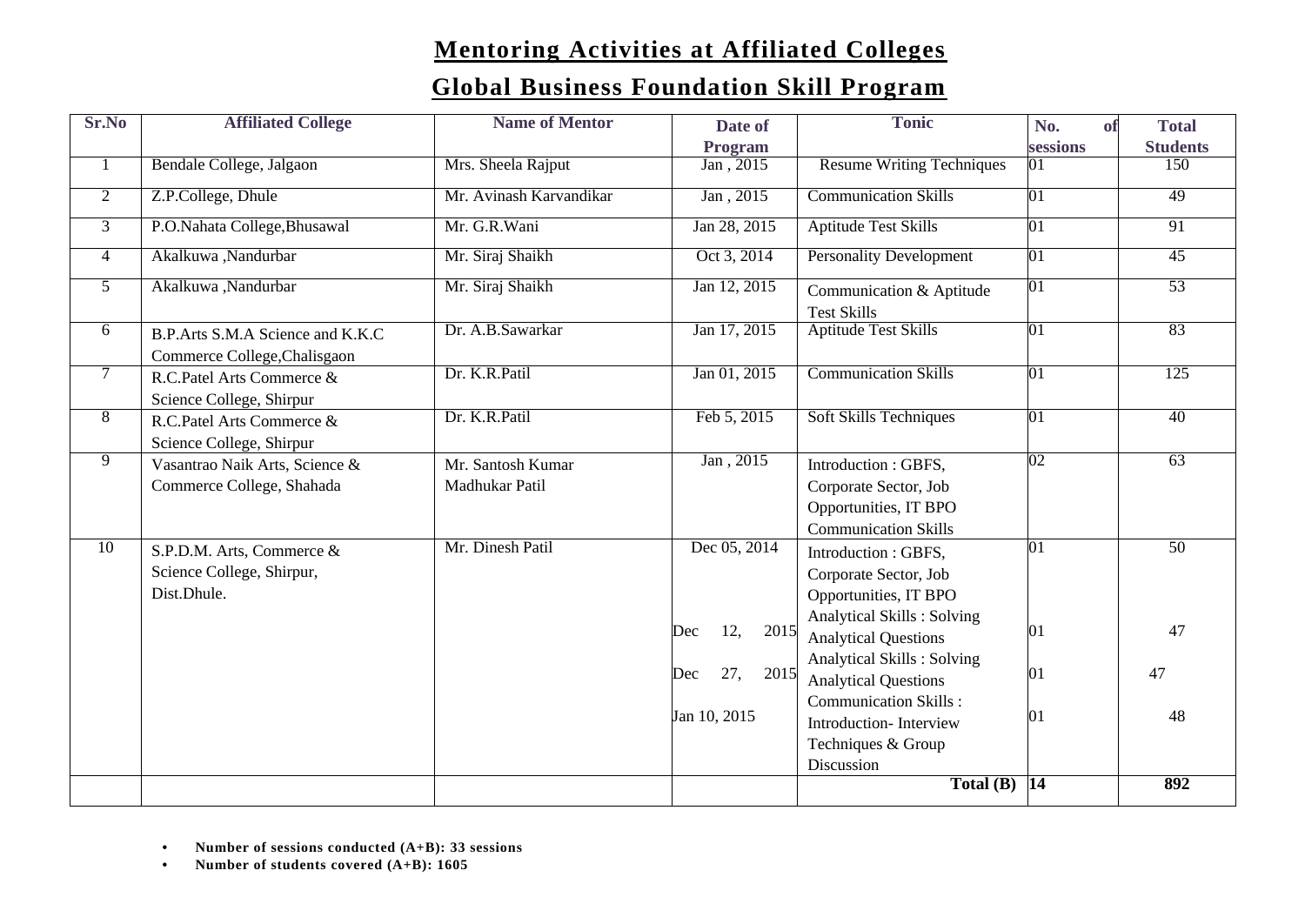### **Mentoring Activities on AffilatedColleges**

| Sr.No          | <b>Name of College</b>                                                   | <b>Name of Mentor</b>                                          | <b>Date of Program</b>   | <b>Topic</b>                                                             | No. of sessions | <b>Total Students</b> |
|----------------|--------------------------------------------------------------------------|----------------------------------------------------------------|--------------------------|--------------------------------------------------------------------------|-----------------|-----------------------|
| $\mathbf{1}$   | Dhanaji Nana College, Faizpur                                            | Prof. Dr. Shankar V. Jadhav                                    | 20/08/2015               | <b>Communication Skill</b>                                               | 01              | 93                    |
| $\overline{2}$ |                                                                          | Prof. Janardhan V. Dhanvii                                     | 22/08/2015               | Introuduction of GBFS                                                    | 01              | 51                    |
| $\overline{3}$ | P.K. Kotech College, Bhusawal<br>UttamraoPatil College                   | Prof. SachinNandre                                             | 22/08/2015               | English Language                                                         | 01              | 51                    |
|                | DahivelSakriDistDhule                                                    |                                                                |                          |                                                                          |                 |                       |
| $\overline{4}$ | UttamraoPatil College<br>DahivelSakriDistDhule                           | Prof. SachinNandre                                             | 28/08/2015               | Personal Development                                                     | 01              | 32                    |
| 5              | H R Patel Institute of<br>Pharmaceutical Education &<br>Research Shirpur | Mr. Laximikant L. Zavar                                        | 07/08/2015               | <b>Introduction Activity</b>                                             | 01              | 60                    |
| 6              | H R Patel Institute of<br>Pharmaceutical Education &<br>Research Shirpur | Mr. Laximikant L. Zavar                                        | 08/08/2015               | Objectives & Need of<br>Communication                                    | 01              | 60                    |
| $\tau$         | H R Patel Institute of<br>Pharmaceutical Education &<br>Research Shirpur | Mr. Laximikant L. Zavar                                        | 09/08/2015               | Objectives & Need of<br>Communication<br>Types of Communication verbal   | 02              | 60                    |
| $\overline{8}$ | H R Patel Institute of<br>Pharmaceutical Education &<br>Research Shirpur | Mr. Laximikant L. Zavar                                        | 21/08/2015               | Types of Communication Non<br>verbal                                     | 01              | 60                    |
| $\overline{9}$ | H R Patel Institute of<br>Pharmaceutical Education &<br>Research Shirpur | Mr. Laximikant L. Zavar                                        | 22/08/2015               | Types of Communication Non<br>verbal<br><b>Channels of Communication</b> | 02              | 60                    |
| 10             | H R Patel Institute of<br>Pharmaceutical Education &<br>Research Shirpur | Mr. Laximikant L. Zavar                                        | 23/08/2015               | <b>Channels of Communication</b>                                         | 02              | 60                    |
| 11             | H R Patel Institute of<br>Pharmaceutical Education &<br>Research Shirpur | Mr. Laximikant L. Zavar                                        | 27/08/2015               | <b>Effective of Communication</b>                                        | 01              | 60                    |
| 12             | H R Patel Institute of<br>Pharmaceutical Education &<br>Research Shirpur | Mr. Laximikant L. Zavar                                        | 28/08/2015               | <b>Effective of Communication</b>                                        | 01              | 60                    |
| 13             | <b>GTP College Nandurbar</b>                                             | Dr. Vijay Z. Choudhari<br>Dr. MadhavKadam<br>Prof. Rahul Meghe | 27/08/2015               | Soft Skill for Success One Day<br>Work Shop                              | 01              | 82                    |
| 14             | Bhusawal Arts, Science and<br>P.O. Nahata Commerce<br>College, Bhusawal  | Prof. G.R. Wani<br>Dr. Rashmi Sharma                           | 20/08/2015<br>21/08/2015 | Language (English) Enhancement<br><b>Analytical Skill Development</b>    | 02              | 06<br>06              |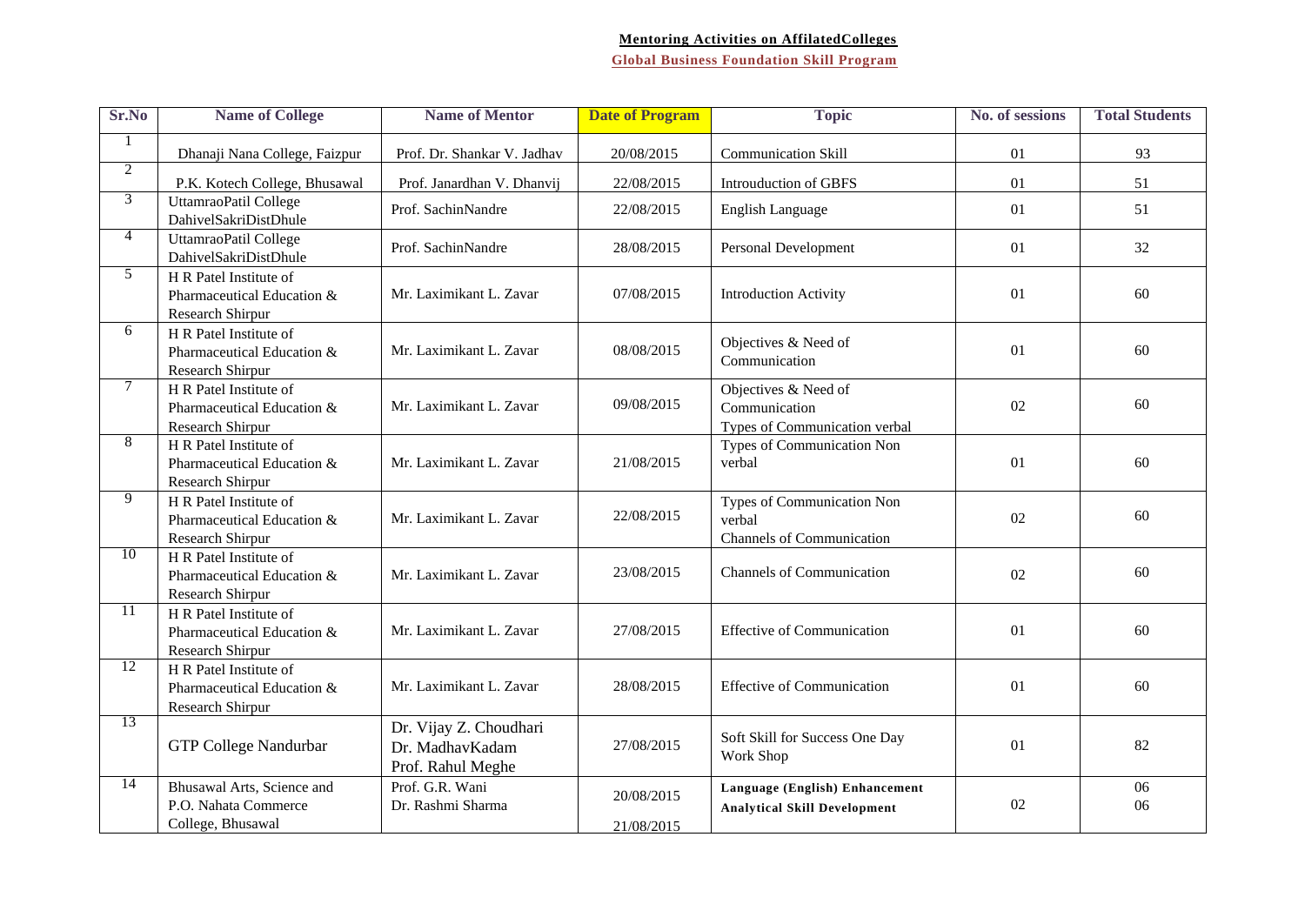| Sr.No | <b>Name of College</b>                                                  | <b>Name of Mentor</b>                                          | <b>Date of Program</b>                 | <b>Topic</b>                                                                        | <b>No. of sessions</b> | <b>Total Students</b> |
|-------|-------------------------------------------------------------------------|----------------------------------------------------------------|----------------------------------------|-------------------------------------------------------------------------------------|------------------------|-----------------------|
| 15    | Bhusawal Arts, Science and<br>P.O. Nahata Commerce<br>College, Bhusawal | Prof. G.R. Wani<br>Dr. Rashmi Sharma                           | 27/08/2015<br>28/08/2015               | Language (English) Enhancement                                                      | 02                     | 23                    |
| 16    | A.R.B. Garud College<br>Shendurni Tal. Jamner                           | Prof. Yogita P. Choudhari<br>Prof. Shyam J. Salunkhe           | 17/08/2015<br>22/08/2015<br>31/08/2015 | Introuduction to BPO<br>Presentation of Soft Skill<br>Innovation & Cerativity Skill | 03                     | 25<br>87<br>33        |
| 17    | A.R.B. Garud College<br>Shendurni Tal. Jamner                           | Prof. Dinesh Patil                                             | 14/08/2015                             | Group Discussion,<br>Verbal Communication<br>Non Verbal Communication               | 01<br>01<br>01         | 63<br>63<br>63        |
| 18    | A.R.B. Garud College<br>Shendurni Tal. Jamner                           | Prof. Dinesh Patil                                             | 23/07/2015                             | <b>BPO</b> Industry<br><b>Business Communication</b><br>Soft Skill                  | 01<br>01<br>01         | 175<br>175<br>175     |
| 19    | Ali AllanaCollege of<br>Pharmacy Akkalkuwa                              | Mr. ShaikhSiraj                                                | 25/07/2015                             | Basic skills                                                                        |                        | 48                    |
| 20    | Ali AllanaCollege of<br>Pharmacy Akkalkuwa                              | Mr. ShaikhSiraj                                                | 29/08/2015                             | How to face interviews?                                                             |                        | 44                    |
| 21    | GTP College Nandurbar                                                   | Dr. Vijay Z. Choudhari<br>Dr. MadhavKadam<br>Prof. Rahul Meghe | 25/08/2015                             | Introuduction to BPO Industry                                                       | 01                     | 85                    |
| 22    | <b>GTP College Nandurbar</b>                                            | Dr. Vijay Z. Choudhari<br>Dr. MadhavKadam<br>Prof. Rahul Meghe | 20/08/2015                             | Introuduction to BPO Industry                                                       | 01                     | 34                    |
| 23    | GodawariEngg. College,<br>Jalgaon                                       | Mr. MadhukarWankhede                                           | 29/07/2015                             | Core Competencies                                                                   | 01                     | 12                    |
| 24    | GodawariEngg. College,<br>Jalgaon                                       | Mr. MadhukarWankhede                                           | 08/08/2015                             | Core Competencies                                                                   | 01                     | 10                    |
| 25    | GodawariEngg. College,<br>Jalgaon                                       | Mr. MadhukarWankhede                                           | 11/08/2015                             | <b>Core Competencies</b>                                                            | 01                     | 38                    |
| 26    | GodawariEngg. College,<br>Jalgaon                                       | Mr. MadhukarWankhede                                           | 13/08/2015                             | Core Competencies                                                                   | 01                     | 47                    |
| 27    | GodawariEngg. College,<br>Jalgaon                                       | Mr. MadhukarWankhede                                           | 19/08/2015                             | Core Competencies                                                                   | 01                     | 23                    |
| 28    | GodawariEngg. College,<br>Jalgaon                                       | Mr. MadhukarWankhede                                           | 20/08/2015                             | Core Competencies                                                                   | 01                     | 25                    |
| 29    | GodawariEngg. College,<br>Jalgaon                                       | Mr. MadhukarWankhede                                           | 21/08/2015                             | Core Competencies                                                                   | 01                     | 35                    |
| 30    | GodawariEngg. College,<br>Jalgaon                                       | Mr. MadhukarWankhede                                           | 26/08/2015                             | Core Competencies                                                                   | 01                     | 11                    |
| 31    | <b>SPDM Arts Comm Science</b><br>College Shirpur                        | Dr. N. S. Dongare                                              | 06/09/2015                             | <b>Comphresive Reading Skill</b>                                                    | 01                     | 75                    |